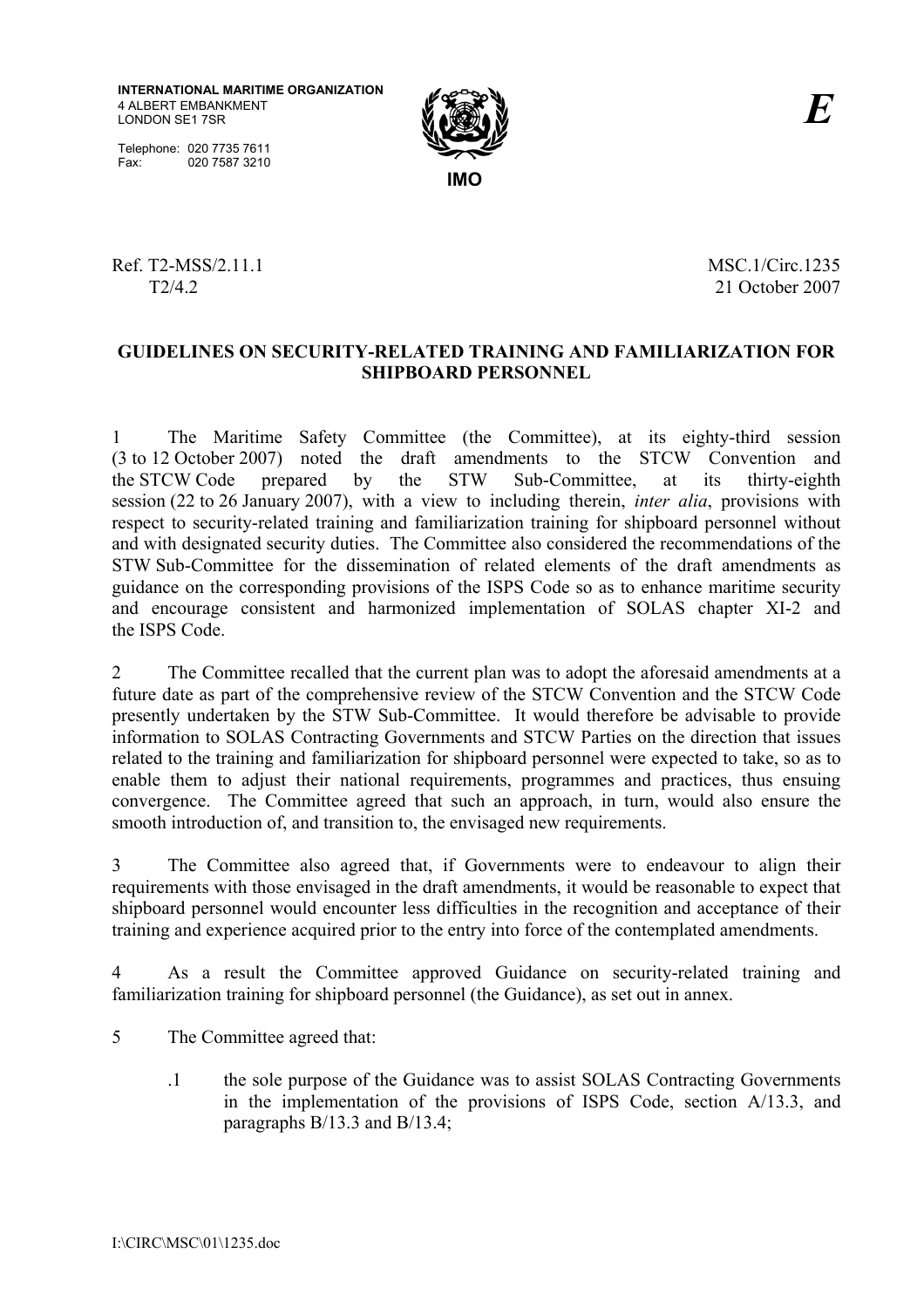- .2 the Guidance does not establish any basis on which those exercising either control and compliance measures pursuant to the provisions of SOLAS regulation XI-2/9; or control pursuant to the provisions of STCW article X or STCW regulation I/4; may request or require the production of documentary evidence attesting that shipboard personnel are meeting the requirements outlined in the Guidance; and
- .3 the Guidance does not establish any basis on which a SOLAS Contracting Government may require shipboard personnel serving on board ships entering ports located in its territory to meet the requirements outlined in the Guidance.

6 The Committee also reaffirmed the advice given on the issue of training and certification, during its seventy-seventh session (28 May to 6 June 2003), namely that as an interim measure, the International Ship Security Certificate should be accepted as *prima facie* evidence that training had been conducted in accordance with the ISPS Code. The flag State was responsible for deciding how that training was to be conducted, and if any additional certification was required. If a port State control inspection detected a lack of training, further action could be taken.

7 SOLAS Contracting Governments are invited to bring the Guidelines to the attention of all parties concerned with matters addressed therein.

8 SOLAS Contracting Governments, international organizations and non-governmental organizations with consultative status which encounter difficulties with the implementation of the Guidance should bring, at the earliest opportunity, the matter to the attention of the Committee for consideration of the issues involved and decision on the actions to be taken.

\*\*\*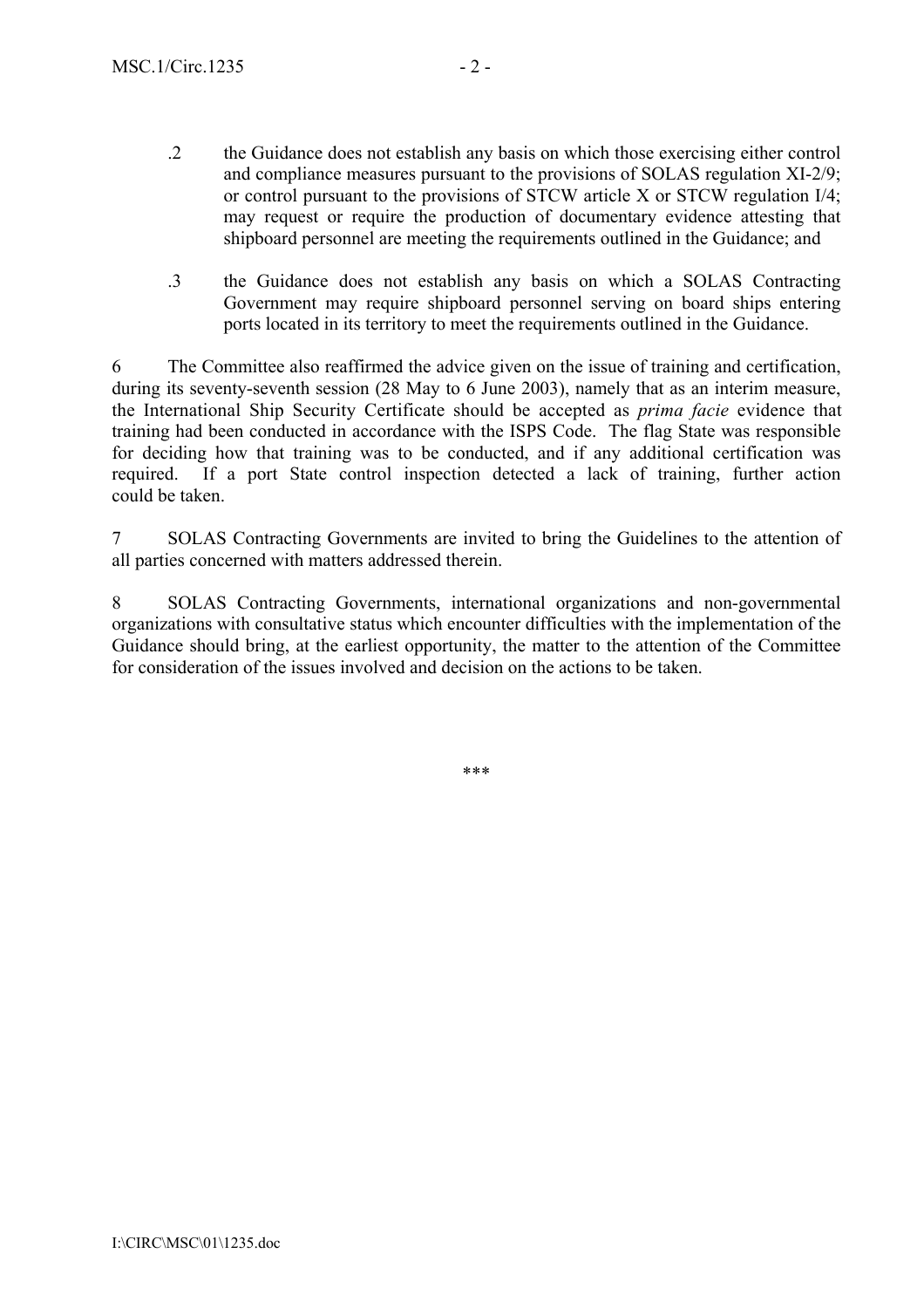#### **ANNEX**

#### **GUIDELINES ON SECURITY-RELATED TRAINING AND FAMILIARIZATION FOR SHIPBOARD PERSONNEL**

#### **1 APPLICATION**

1.1 The present Guidance applies to shipboard personnel other than ship security officers employed or engaged on a ship which is required to comply with the provisions of SOLAS chapter XI-2 and the ISPS Code.

1.2 The term "shipboard personnel" means: (1) master and the members of the crew or other persons employed or engaged in any capacity on board a ship on the business of that ship, including high-speed craft; (2) in the case of special purpose ships<sup>1</sup>, the crew<sup>2</sup> and the special purpose personnel<sup>3</sup>; and (3) in the case of mobile offshore drilling units not on location, the special personnel<sup>4</sup> and the maritime crew<sup>5</sup>; and excludes passengers.

#### **2 GENERAL PRINCIPLES**

2.1 Shipboard personnel are not security experts and it is not the aim of the provisions of the Guidance to convert them into security specialists.

2.2 Shipboard personnel should receive adequate security-related training or instruction and familiarization training so as to acquire the required knowledge and understanding to perform their assigned duties and to contribute collectively to the enhancement of maritime security.

2.3 Shipboard personnel should receive adequate security-related training or instruction at least one time in their career.

2.4 The security-related familiarization training should be conducted by the ship security officer or an equally qualified person.

#### **3 TERMINOLOGY**

 $3.1$  ISPS Code, section A/9.4.7, states that the ship security plan shall address the "duties of shipboard personnel assigned security responsibilities and of other shipboard personnel on security aspects". ISPS Code, section  $A/13.3$  and paragraph  $B/13.3$ , make reference to ìshipboard personnel having specific security duties and responsibilitiesî and ISPS Code paragraph  $B/13.4$  makes reference, in relation to ISPS Code, paragraph  $B/13.3$ , to "all other shipboard personnel".

 $\frac{1}{1}$  *Special purpose ship* is defined in paragraph 1.3.4 of Code of Safety for Special Purpose Ships adopted by resolution A.534(13) and amended by MSC/Circs.446, 478 and 739 and resolution MSC.183(79) referred to below as the SPS Code. MSC/Circ.739 includes new amendments to the SPS Code and consolidates the ones adopted under cover of MSC/Circs.446 and 478.

 $Crew$  is defined in paragraph 1.3.1 of SPS Code.

<sup>&</sup>lt;sup>3</sup> Special purpose personnel is defined in paragraph 1.3.3 of SPS Code.

*Special personnel* is defined in paragraph 2.1.12 of Recommendations on training of personnel on mobile offshore drilling units (MoUs) adopted by resolution A.891(21) and referred to below as the MoUs training recommendations.

*Maritime crew* is defined in paragraph 2.1.13 of the MoUs training recommendations.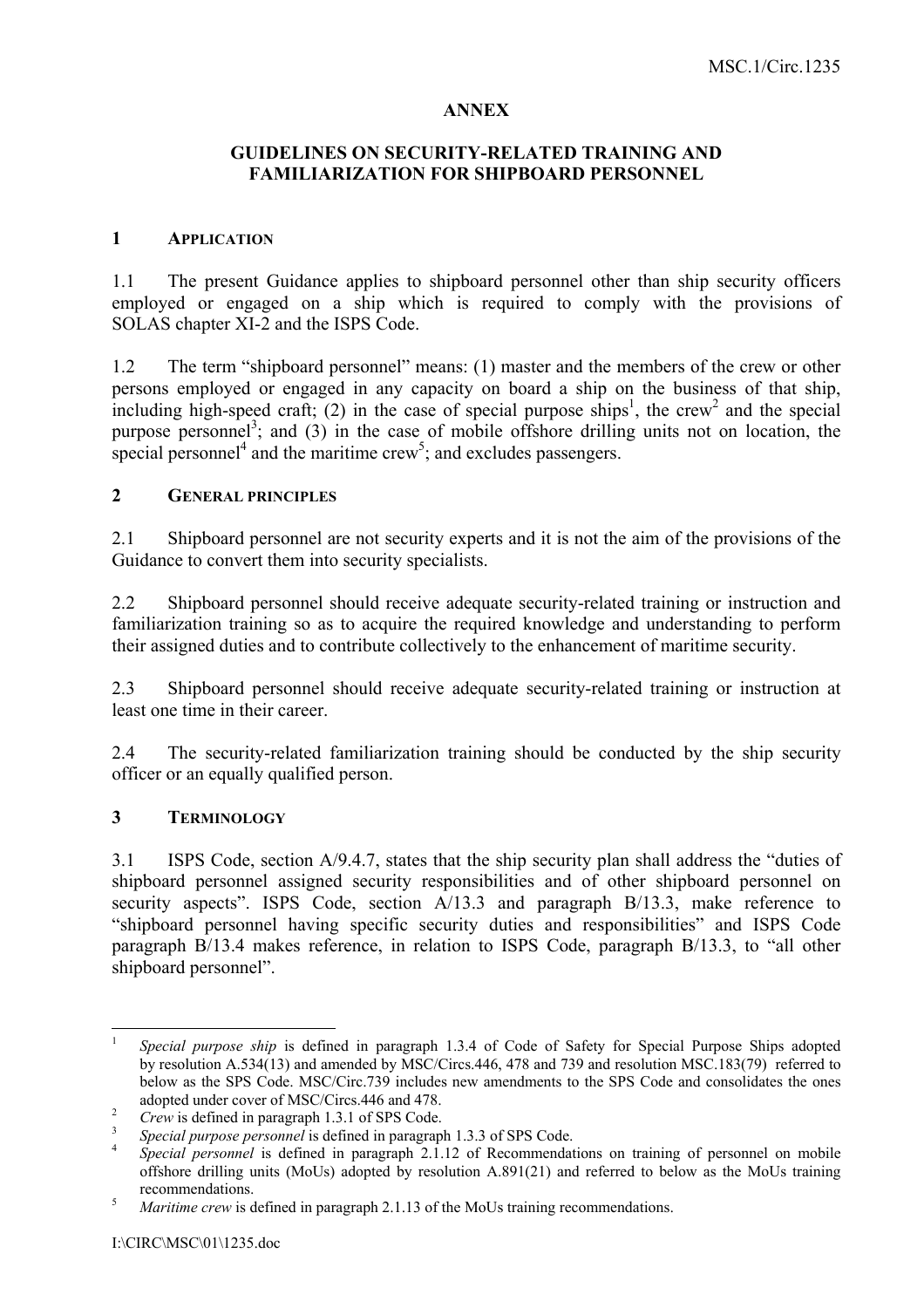3.2 As a result this Guidance uses the expression shipboard personnel "with designated" security duties" to denote those having specific security duties and responsibilities in accordance with the ship security plan. The expression shipboard personnel "without designated security duties" is used to denote all other shipboard personnel.

### **4 SHIPBOARD PERSONNEL WITHOUT DESIGNATED SECURITY DUTIES**

#### **4.1 Basic training or instruction in security awareness**

4.1.1 Shipboard personnel without designated security duties should be able to demonstrate competence to undertake the tasks, duties and responsibilities listed in column 1 of Table 1.

4.1.2 The level of knowledge of the subjects listed in column 2 of table 1 should be sufficient to enable the person to collectively contribute to the enhancement of maritime security.

4.1.3 Persons who have satisfactorily completed an approved security awareness training based on the knowledge, understanding and proficiency (KUP) set out in table 1, should be considered to have met the requirements. Those completing such training should be provided with documentary evidence to this effect to the satisfaction of the relevant SOLAS Contracting Government.

### **4.2 Security-related familiarization training**

4.2.1 Before being assigned to shipboard duties, shipboard personnel without designated security duties should receive security-related familiarization training to be able to:

- .1 report a security incident;
- .2 know the procedures to follow when they recognize a security threat; and
- .3 take part in security-related emergency and contingency procedures.

#### **4.3 Standing** *vis-‡-vis* **the requirements of the ISPS Code**

4.3.1 Shipboard personnel without designated security duties which comply with the requirements of paragraphs 4.1 and 4.2 should be considered as having met the requirements of ISPS Code, paragraph B/13.4.

#### **5 SHIPBOARD PERSONNEL WITH DESIGNATED SECURITY DUTIES**

#### **5.1 Training or instruction in designated security duties**

5.1.1 Shipboard personnel with designated security duties should be able to demonstrate competence to undertake the tasks, duties and responsibilities listed in column 1 of table 2.

5.1.2 The level of knowledge of the subjects listed in column 2 of table 2 should be sufficient to enable the person to perform their designated security duties.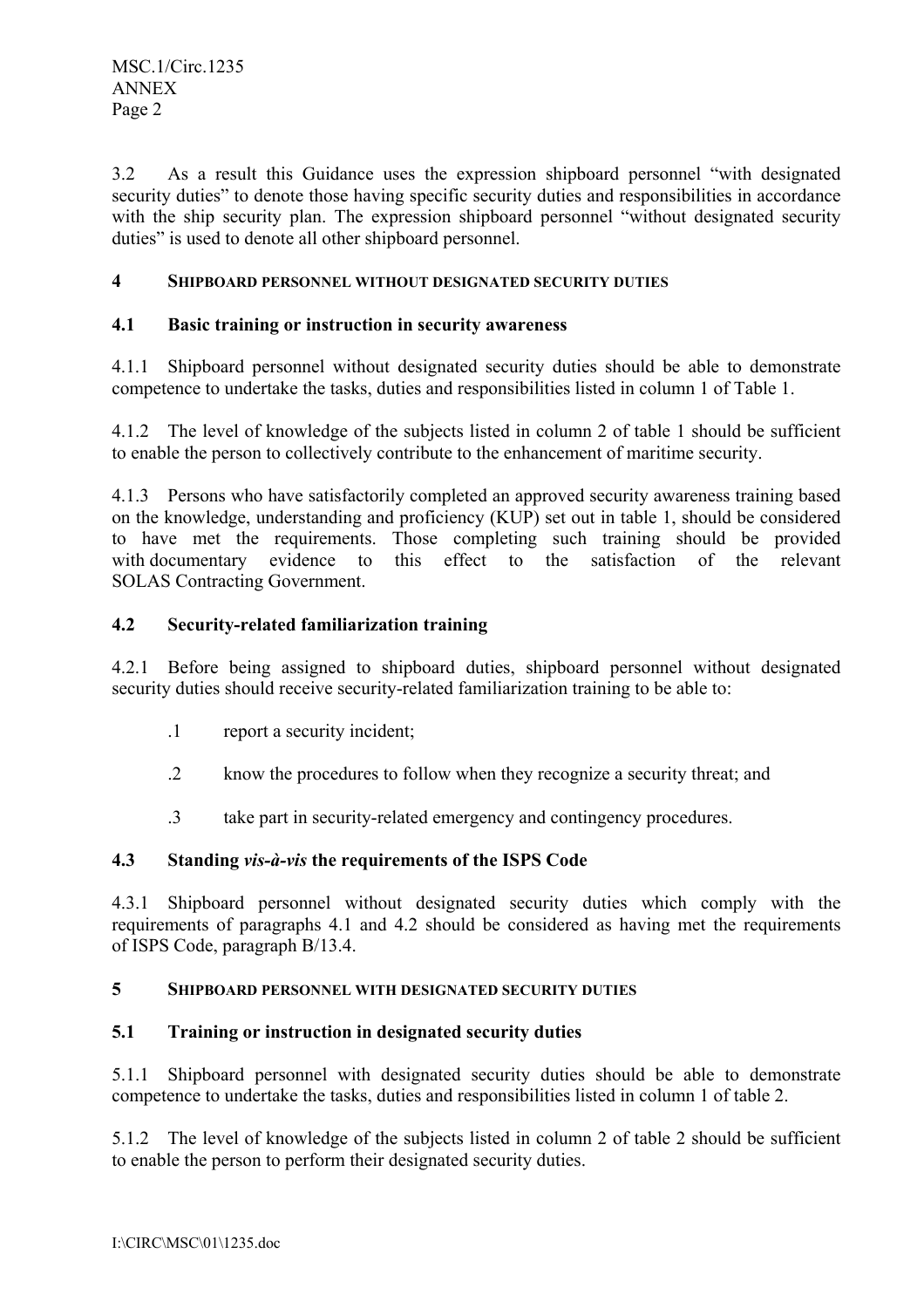5.1.3 Persons who have satisfactorily completed an approved training based on the knowledge, understanding and proficiency (KUP) set out in table 2, should be considered to have met the requirements. Those completing such training should be provided with documentary evidence to this effect to the satisfaction of the relevant SOLAS Contracting Government.

## **5.2 Security-related familiarization training**

5.2.1 Shipboard personnel with designated security duties should, before being assigned such duties, receive security-related familiarization training in their assigned duties and responsibilities taking into account the provisions of the ship security plan.

### **5.3 Standing** *vis-‡-vis* **the requirements of the ISPS Code**

5.3.1 Shipboard personnel with designated security duties who comply with the requirements of paragraphs 5.1 and 5.2 should be considered as having met the requirements of ISPS Code, section A/13.3 and paragraph B/13.3.

### **6 ALTERNATIVE METHOD FOR DEMONSTRATING COMPETENCY**

6 SOLAS Contracting Governments may allow shipboard personnel to demonstrate competence to undertake the tasks, duties and responsibilities listed in column 1 of table 1 or 2, as the case may be, by:

- .1 approved seagoing service as shipboard personnel without or with designated security duties, as the case may be, for a period of at least six months in total during the preceding three years provided the period of six months has been accrued after 1 July 2004; or
- .2 having performed security functions after 1 July 2004 considered to be equivalent to the seagoing service required in paragraph 6.1; or
- .3 passing an approved test; or
- .4 successfully completing approved training.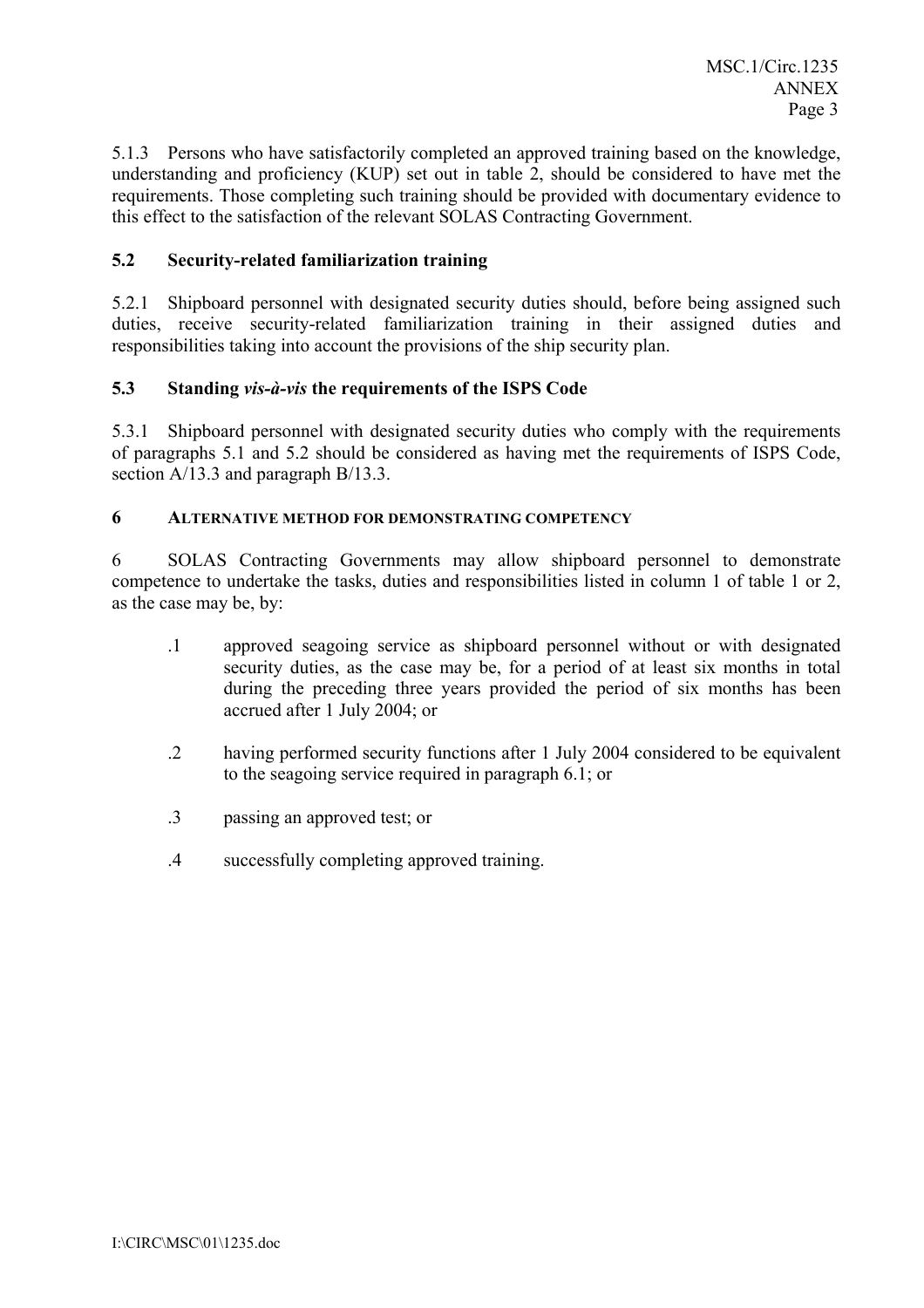# **TABLE 1**

#### **KNOWLEDGE, UNDERSTANDING AND PROFICIENCIES (KUPS) RELEVANT TO SECURITY AWARENESS**

| Column <sub>1</sub>                                                                                | Column <sub>2</sub>                                                                                                                                                                                                                                                                                                                                                                                           | Column 3                                                                                                         | Column 4                                                                            |
|----------------------------------------------------------------------------------------------------|---------------------------------------------------------------------------------------------------------------------------------------------------------------------------------------------------------------------------------------------------------------------------------------------------------------------------------------------------------------------------------------------------------------|------------------------------------------------------------------------------------------------------------------|-------------------------------------------------------------------------------------|
| Competence                                                                                         | Knowledge,<br>understanding and<br>proficiency                                                                                                                                                                                                                                                                                                                                                                | <b>Methods</b> for<br>demonstrating<br>competence                                                                | <b>Criteria for evaluating</b><br>competence                                        |
| Contribute to the<br>enhancement of maritime<br>security through<br>heightened awareness           | Basic working knowledge<br>of maritime security terms<br>and definitions<br>Basic knowledge of<br>international maritime<br>security policy and<br>responsibilities of<br>Governments, Companies<br>and persons<br>Basic knowledge of<br>maritime security levels<br>and their impact on<br>security measures and<br>procedures aboard ship and<br>in port facilities                                         | Assessment of evidence<br>obtained from approved<br>instruction or during<br>attendance at an approved<br>course | Requirements relating to<br>enhanced maritime security<br>are correctly identified. |
|                                                                                                    | Basic knowledge of<br>security reporting<br>procedures<br>Basic knowledge of<br>security related<br>contingency plans                                                                                                                                                                                                                                                                                         |                                                                                                                  |                                                                                     |
| Recognition of security<br>threats                                                                 | Basic knowledge of<br>techniques used to<br>circumvent security<br>measures<br>Basic knowledge enabling<br>recognition of potential<br>security threats<br>Basic knowledge enabling<br>recognition of weapons,<br>dangerous substances, and<br>devices and awareness of<br>the damage they can cause<br>Basic knowledge in<br>handling security related<br>information and security<br>related communications | Assessment of evidence<br>obtained from approved<br>instruction or during<br>attendance at an approved<br>course | Maritime security threats<br>are correctly identified.                              |
| Understanding of the need<br>for and methods of<br>maintaining security<br>awareness and vigilance | Basic knowledge of<br>training, drill and exercise<br>requirements under<br>relevant conventions and<br>codes                                                                                                                                                                                                                                                                                                 | Assessment of evidence<br>obtained from approved<br>instruction or during<br>attendance at an approved<br>course | Requirements relating to<br>enhanced maritime security<br>are correctly identified. |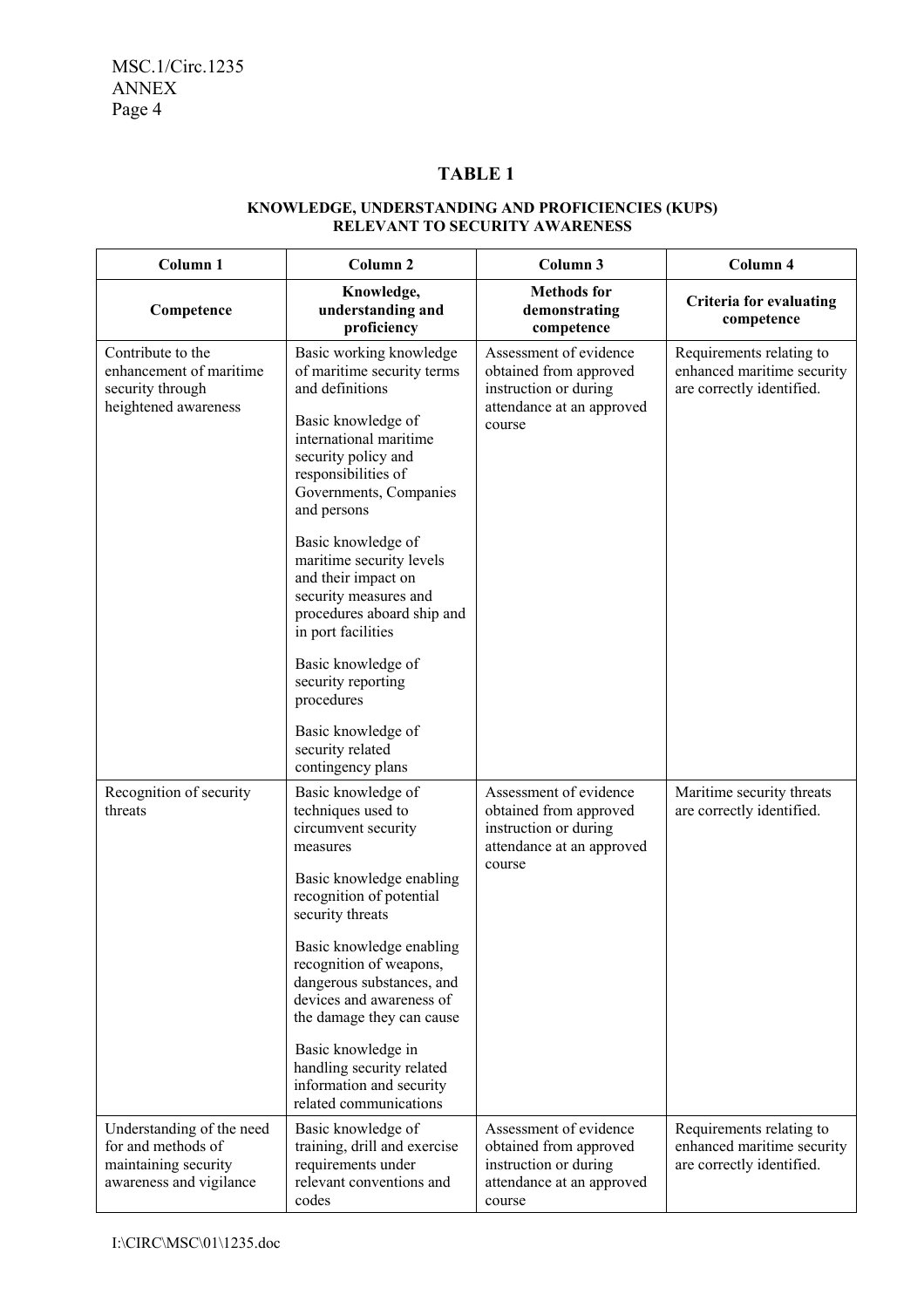# **TABLE 2**

#### **KNOWLEDGE, UNDERSTANDING AND PROFICIENCIES (KUPS) RELEVANT TO SHIPBOARD PERSONNEL WITH DESIGNATED SECURITY DUTIES**

| Column 1                                                        | Column <sub>2</sub>                                                                                                                                                                                                                                                                                                                                                                                                                                                                                                                                                                                                                                                                                                                                                                                                                                                          | Column 3                                                                                                         | Column 4                                                                                                                                                                                                                                                                                         |
|-----------------------------------------------------------------|------------------------------------------------------------------------------------------------------------------------------------------------------------------------------------------------------------------------------------------------------------------------------------------------------------------------------------------------------------------------------------------------------------------------------------------------------------------------------------------------------------------------------------------------------------------------------------------------------------------------------------------------------------------------------------------------------------------------------------------------------------------------------------------------------------------------------------------------------------------------------|------------------------------------------------------------------------------------------------------------------|--------------------------------------------------------------------------------------------------------------------------------------------------------------------------------------------------------------------------------------------------------------------------------------------------|
| Competence                                                      | Knowledge, understanding<br>and proficiency                                                                                                                                                                                                                                                                                                                                                                                                                                                                                                                                                                                                                                                                                                                                                                                                                                  | <b>Methods</b> for<br>demonstrating<br>competence                                                                | <b>Criteria for evaluating</b><br>competence                                                                                                                                                                                                                                                     |
| Maintain the<br>conditions set forth in a<br>ship security plan | Working knowledge of maritime<br>security terms and definitions<br>Knowledge of international<br>maritime security policy and<br>responsibilities of Governments,<br>Companies and persons<br>Knowledge of maritime security<br>levels and their impact on<br>security measures and<br>procedures aboard ship and in<br>the port facilities<br>Knowledge of security reporting<br>procedures<br>Knowledge of procedures for<br>drills and exercises<br>Knowledge of the procedures<br>for conducting inspections and<br>surveys and for the control and<br>monitoring of security activities<br>specified in a ship security plan<br>Knowledge of security related<br>contingency plans and the<br>procedures for responding to<br>security threats or breaches of<br>security, including provisions<br>for maintaining critical<br>operations of the ship/port<br>interface | Assessment of evidence<br>obtained from approved<br>instruction or during<br>attendance at an<br>approved course | Procedures and actions are in<br>accordance with the<br>principles established by the<br>ISPS Code and SOLAS<br>Convention.<br>Legislative requirements<br>relating to security are<br>correctly identified.<br>Communications within the<br>area of responsibility are<br>clear and understood. |
| Recognition of security<br>risks and threats                    | Knowledge of security<br>documentation including the<br>Declaration of Security<br>Knowledge of techniques used<br>to circumvent security measures<br>Knowledge enabling recognition<br>of potential security threats<br>Knowledge enabling recognition<br>of weapons, dangerous<br>substances, and devices and<br>awareness of the damage they<br>can cause<br>Knowledge of crowd<br>management and control<br>techniques, where appropriate                                                                                                                                                                                                                                                                                                                                                                                                                                | Assessment of evidence<br>obtained from approved<br>instruction or during<br>attendance at an<br>approved course | Procedures and actions are in<br>accordance with the<br>principles established by the<br>ISPS Code and SOLAS<br>Convention.                                                                                                                                                                      |